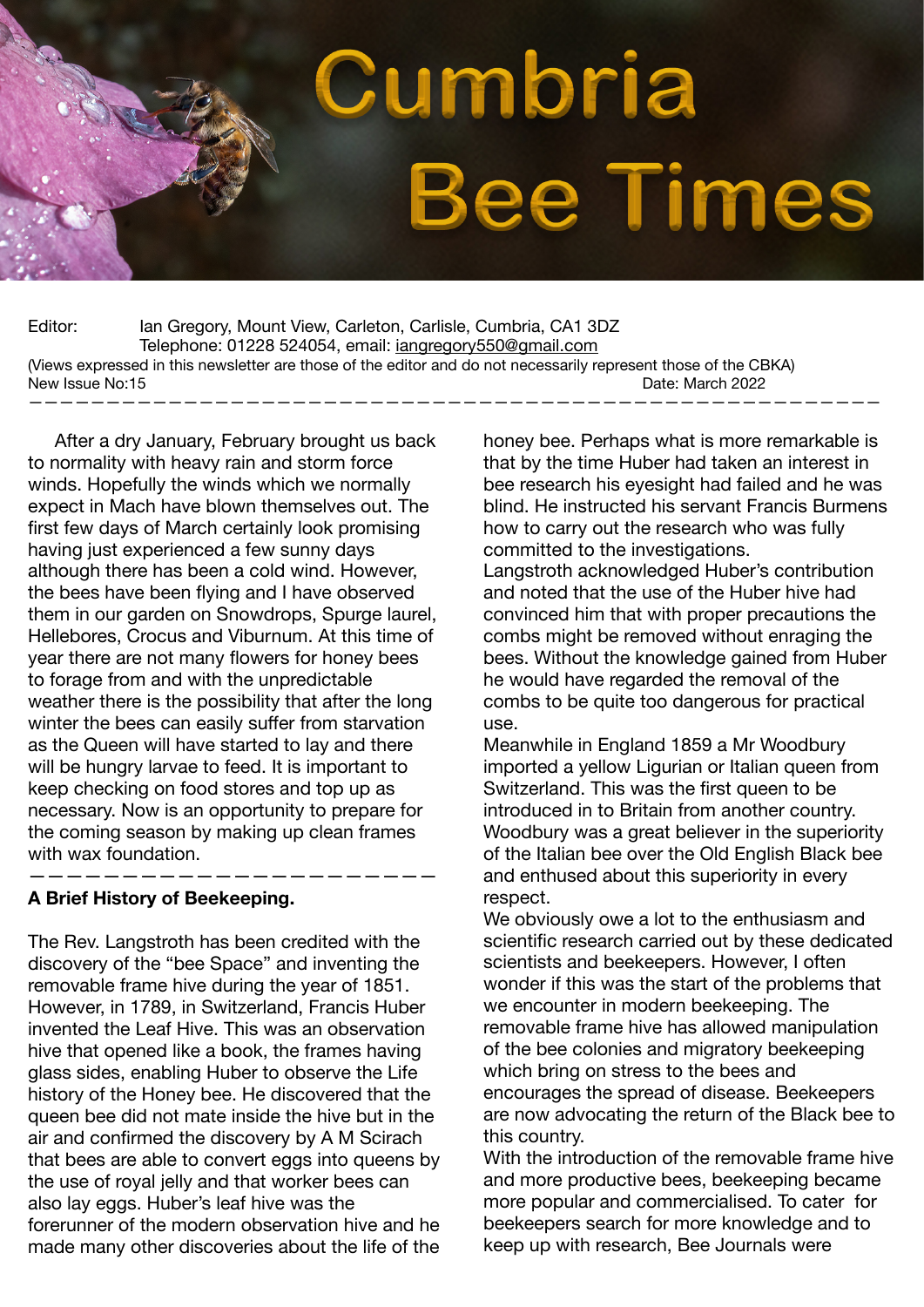established. In 1873 a Mr. C. N. Abbot founded the first monthly one in Britain and published it for about ten years before passing it on to a Rev. H. R. Peel. In 1883, the British Bee Journal was issued, at first as fortnightly and subsequently as a weekly.

Soon after the British Bee Journal was established a Mr Abbot inaugurated the British Beekeeping Association with the object of the diffusion of the knowledge of beekeeping, especially among the poorer classes as a means of bettering their condition.

In 1874 the British Beekeepers Association held its first great Exhibition of Bees, Hives and Honey at the Crystal Palace. Since that time regional associations have been formed and thousands of people have become acquainted with the value of honeybee products. The manufacture of hives and accessories has become a large industry employing many people.

—————————————————————

# **Cumbria Beekeepers AGM 2022.**

This was held on Saturday 5th March via Zoom. It had been hoped to have the meeting in person but there is still the fear of Covid. Prior to the start of the AGM a guest speaker, Margaret Murdin gave an excellent and informative talk on "Communication in Honey Bee Colonies". Margaret explained about the different pheromones in the hive that control the behaviour of the bees and larvae at different stages of their development and to the changing requirements of the colony as a whole. Bees can hear through their feet by detecting the different vibrations transmitted through the honey comb. Plastic comb will not transmit these vibrations in the same way as beeswax upsetting one of the ways of communication within the hive. The Secretary Debbie Keighly gave notice prior to the meeting that she would not be continuing in that role after the AGM. There is now a vacancy for the position of Secretary to the Cumbria Beekeepers Executive Committee. Stewart Beattie gave notice of his role as Examination Secretary and there is now a vacancy for this position.

If anyone is interested in either of these positions please contact your Branch Secretary who will be able to provide the contact details for applying. The Treasurer, Melanie Vincent, presented an accurate record of income and expenditure to the meeting which showed a very healthy bank balance.

The Executive Committee continues to support branches with their various projects and

individual beekeepers with financial support on the successful completion of the basic Beekeeping Examination.

——————————————————————

# **Dates for your Diary.**



Programme

| 9.30am  | Reception and coffee                                              |
|---------|-------------------------------------------------------------------|
| 9.55am  | Welcome by the Chairman                                           |
| 10.00am | lan Gregory<br>Pollinators and attracting them into the<br>garden |
| 11.15am | Julia Hoggard<br>Hive defence, enemies and diseases               |
| 12.30pm | Lunch                                                             |
| 2.00pm  | lan Gregory<br>Beeswax: its history, preparation and uses         |
| 2.45pm  | Julia Hoggard<br>The bees' needs: nutrition and<br>management     |
| 4.00pm  | Dick Smith<br>Being a Bee Scout: Notes on siting bee<br>hives     |
| 4.30pm  | Chairman's closing address followed by                            |

**The convention fee** is £15 per person (£5 under 18years) for the day or £7.50 for the morning or afternoon session.

### **Booking**

By email- please report names and number of places to furnessbeekeepers $(a)$ gmail.com and send payment by BACS with your name/convention as reference to sort code 20-04-68 account 10345792.

By post- if you receive this by post then also enclosed will be a reply slip and envelope. Please enclose slip and cheque payable to Furness & District Beekeepers Association and add stamp to envelope. Alternatively, you could post the reply slip and pay by BACS. It will be possible to pay at the door but please tell us you are coming.

### **Refreshments**